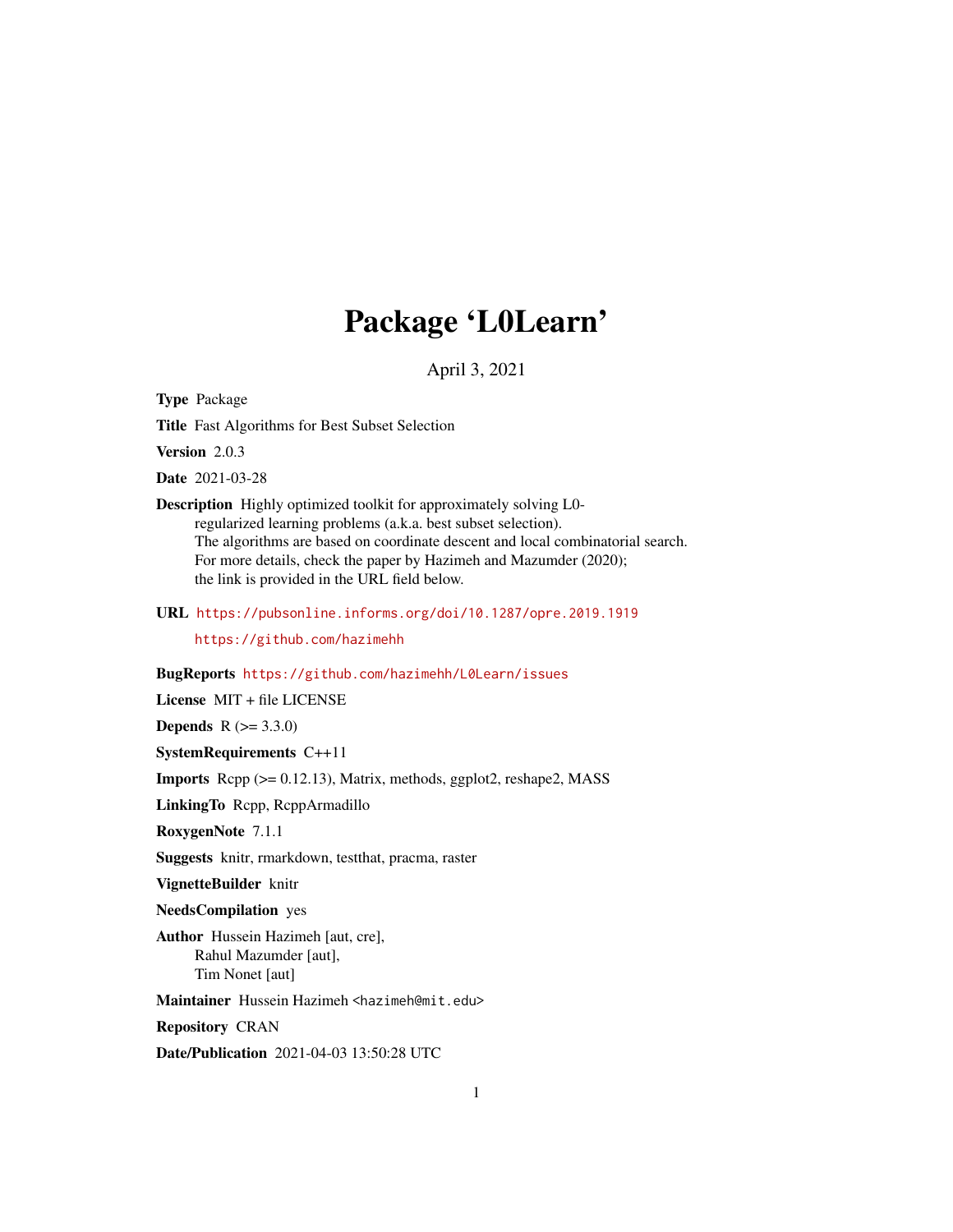# <span id="page-1-0"></span>R topics documented:

| Index |  |
|-------|--|
|       |  |

L0Learn-package *A package for L0-regularized learning*

#### Description

L0Learn fits regularization paths for L0-regularized regression and classification problems. Specifically, it can solve either one of the following problems over a grid of  $\lambda$  and  $\gamma$  values:

$$
\min_{\beta_0, \beta} \sum_{i=1}^n \ell(y_i, \beta_0 + \langle x_i, \beta \rangle) + \lambda ||\beta||_0 \qquad (L0)
$$
  

$$
\min_{\beta_0, \beta} \sum_{i=1}^n \ell(y_i, \beta_0 + \langle x_i, \beta \rangle) + \lambda ||\beta||_0 + \gamma ||\beta||_1 \qquad (L0L1)
$$
  

$$
\min_{\beta_0, \beta} \sum_{i=1}^n \ell(y_i, \beta_0 + \langle x_i, \beta \rangle) + \lambda ||\beta||_0 + \gamma ||\beta||_2^2 \qquad (L0L2)
$$

where  $\ell$  is the loss function. We currently support regression using squared error loss and classification using either logistic loss or squared hinge loss. Pathwise optimization can be done using either cyclic coordinate descent (CD) or local combinatorial search. The core of the toolkit is implemented in C++ and employs many computational tricks and heuristics, leading to competitive running times. CD runs very fast and typically leads to relatively good solutions. Local combinatorial search can find higher-quality solutions (at the expense of increased running times). The toolkit has the following six main methods:

- [L0Learn.fit](#page-7-1): Fits an L0-regularized model.
- [L0Learn.cvfit](#page-4-1): Performs k-fold cross-validation.
- [print](#page-13-1): Prints a summary of the path.
- [coef](#page-2-1): Extracts solutions(s) from the path.
- [predict](#page-12-1): Predicts response using a solution in the path.
- [plot](#page-11-1): Plots the regularization path or cross-validation error.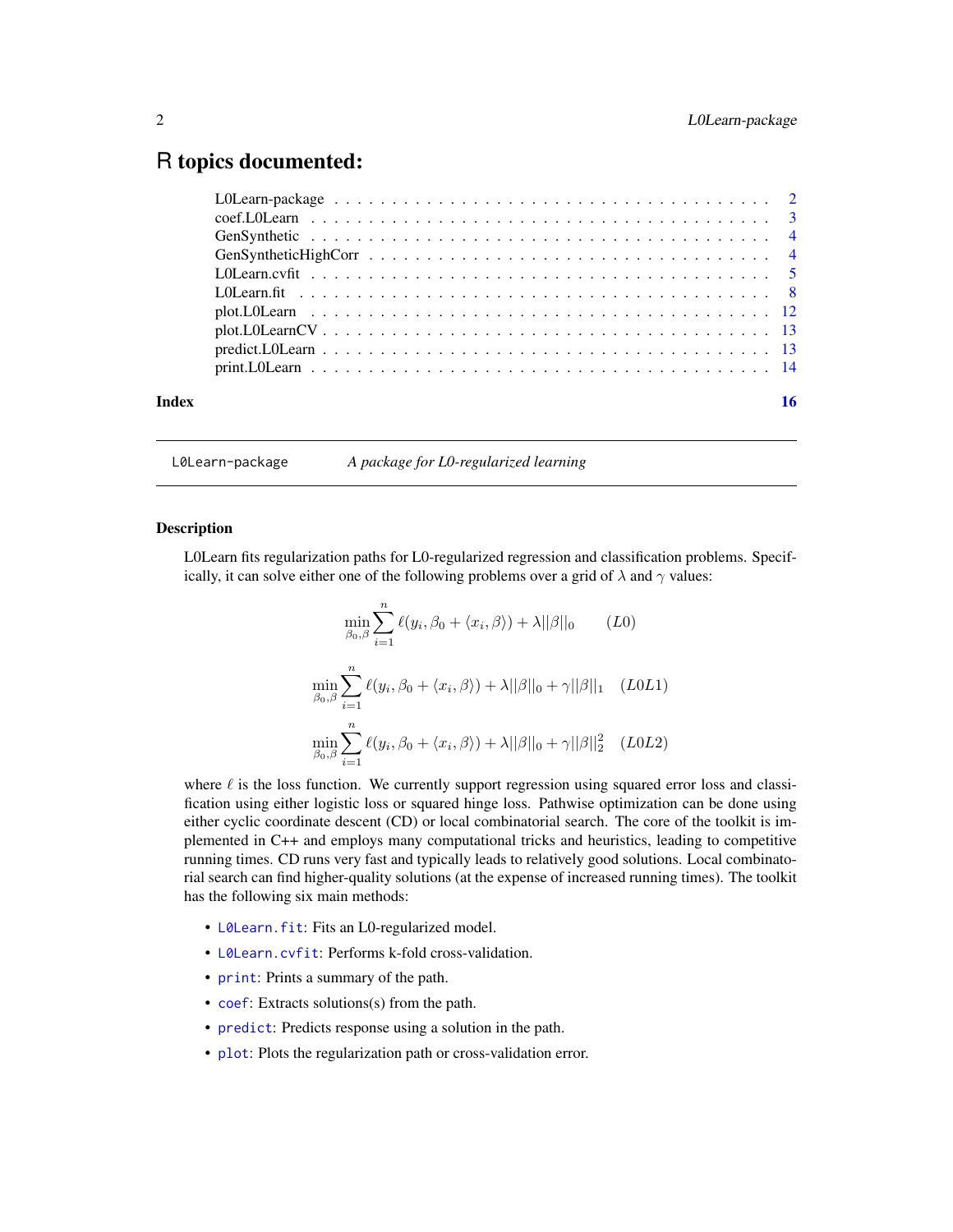#### <span id="page-2-0"></span>coef.LOLearn 3

## References

Hazimeh and Mazumder. Fast Best Subset Selection: Coordinate Descent and Local Combinatorial Optimization Algorithms. Operations Research (2020). [https://pubsonline.informs.org/](https://pubsonline.informs.org/doi/10.1287/opre.2019.1919) [doi/10.1287/opre.2019.1919](https://pubsonline.informs.org/doi/10.1287/opre.2019.1919).

<span id="page-2-1"></span>coef.L0Learn *Extract Solutions*

# Description

Extracts a specific solution in the regularization path.

# Usage

## S3 method for class 'L0Learn'  $coef(object, lambda = NULL, gamma = NULL, ...)$ ## S3 method for class 'L0LearnCV' coef(object, lambda = NULL, gamma = NULL, ...)

#### Arguments

| object  | The output of L0Learn.fit or L0Learn.cvfit            |
|---------|-------------------------------------------------------|
| lambda  | The value of lambda at which to extract the solution. |
| gamma   | The value of gamma at which to extract the solution.  |
| $\cdot$ | ignore                                                |

# Details

If both lambda and gamma are not supplied, then a matrix of coefficients for all the solutions in the regularization path is returned. If lambda is supplied but gamma is not, the smallest value of gamma is used.

### Examples

```
# Generate synthetic data for this example
data <- GenSynthetic(n=500,p=1000,k=10,seed=1)
X = data $Xy = data$y
# Fit an L0L2 Model with 10 values of Gamma ranging from 0.0001 to 10, using coordinate descent
fit <- L0Learn.fit(X, y, penalty="L0L2", maxSuppSize=50, nGamma=10, gammaMin=0.0001, gammaMax = 10)
print(fit)
# Extract the coefficients of the solution at lambda = 0.0361829 and gamma = 0.0001
coef(fit, lambda=0.0361829, gamma=0.0001)
# Extract the coefficients of all the solutions in the path
coef(fit)
```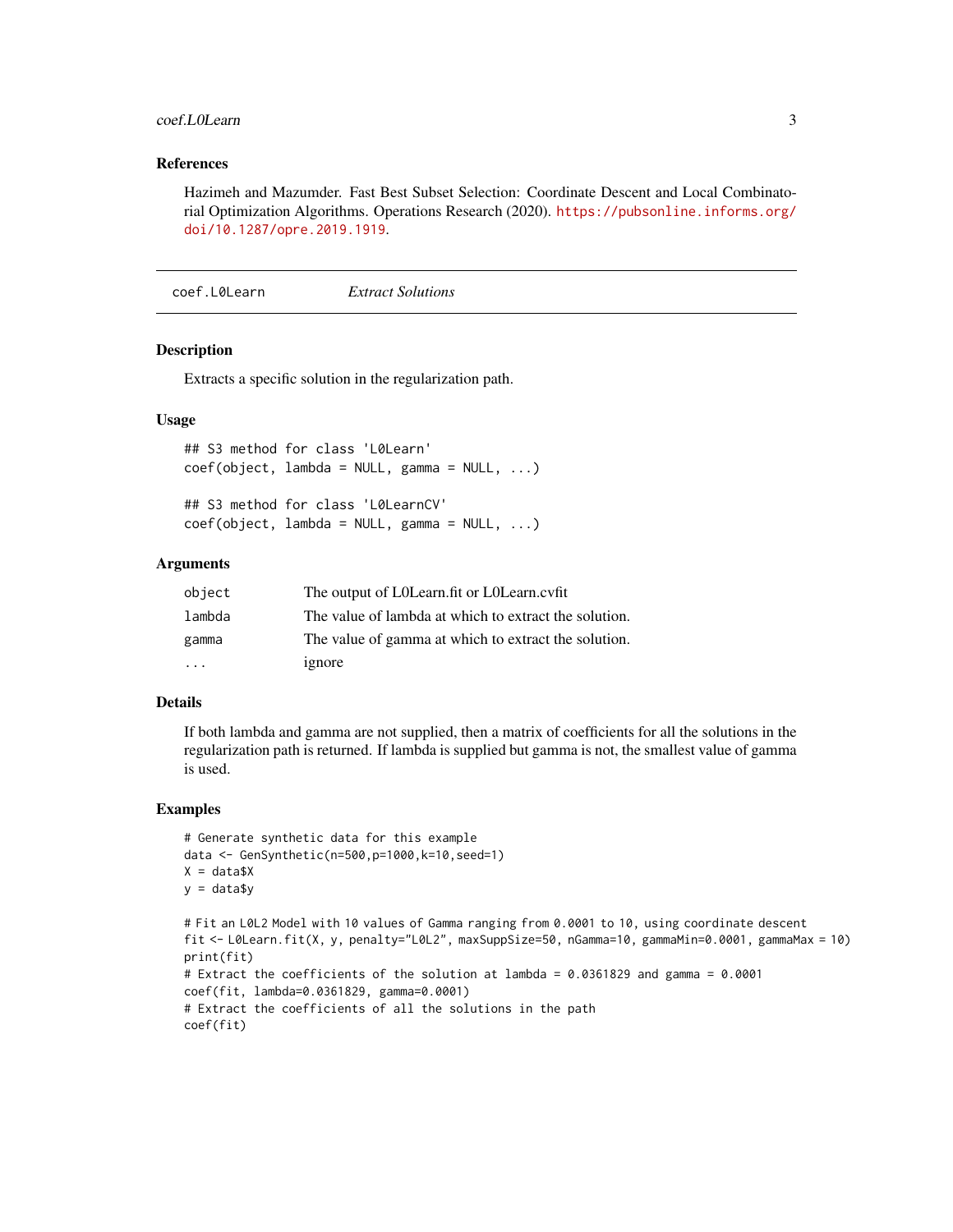<span id="page-3-0"></span>

#### Description

Generates a synthetic dataset as follows: 1) Sample every element in data matrix X from N(0,1). 2) Generate a vector B with the first k entries set to 1 and the rest are zeros. 3) Sample every element in the noise vector e from  $N(0,1)$ . 4) Set  $y = XB + b0 + e$ .

# Usage

```
GenSynthetic(n, p, k, seed, rho = 0, b0 = 0, error_ratio = 1)
```
#### Arguments

| n.          | Number of samples                                                                   |
|-------------|-------------------------------------------------------------------------------------|
| p           | Number of features                                                                  |
| k           | Number of non-zeros in true vector of coefficients                                  |
| seed        | The seed used for randomly generating the data                                      |
| rho         | The threshold for setting values to 0. if $ X(i, j)  > rho \Rightarrow X(i, j) < 0$ |
| b0          | intercept value to translate y by.                                                  |
| error_ratio | multiplier for the magnitude of the error term 'e'.                                 |

#### Value

A list containing: the data matrix X, the response vector y, the coefficients B, the error vector e, the intercept term b0.

# Examples

```
data <- GenSynthetic(n=500,p=1000,k=10,seed=1)
X = data $Xy = data$y
```
GenSyntheticHighCorr *Generate Expoententiall Correlated Synthetic Data*

# **Description**

Generates a synthetic dataset as follows: 1) Generate a correlation matrix, SIG, where item [i, j]  $=$  A^|i-j|. 2) Draw from a Multivariate Normal Distribution using (mu and SIG) to generate X. 3) Generate a vector B with every ~p/k entry set to 1 and the rest are zeros. 4) Sample every element in the noise vector e from  $N(0,1)$ . 4) Set  $y = XB + b0 + e$ .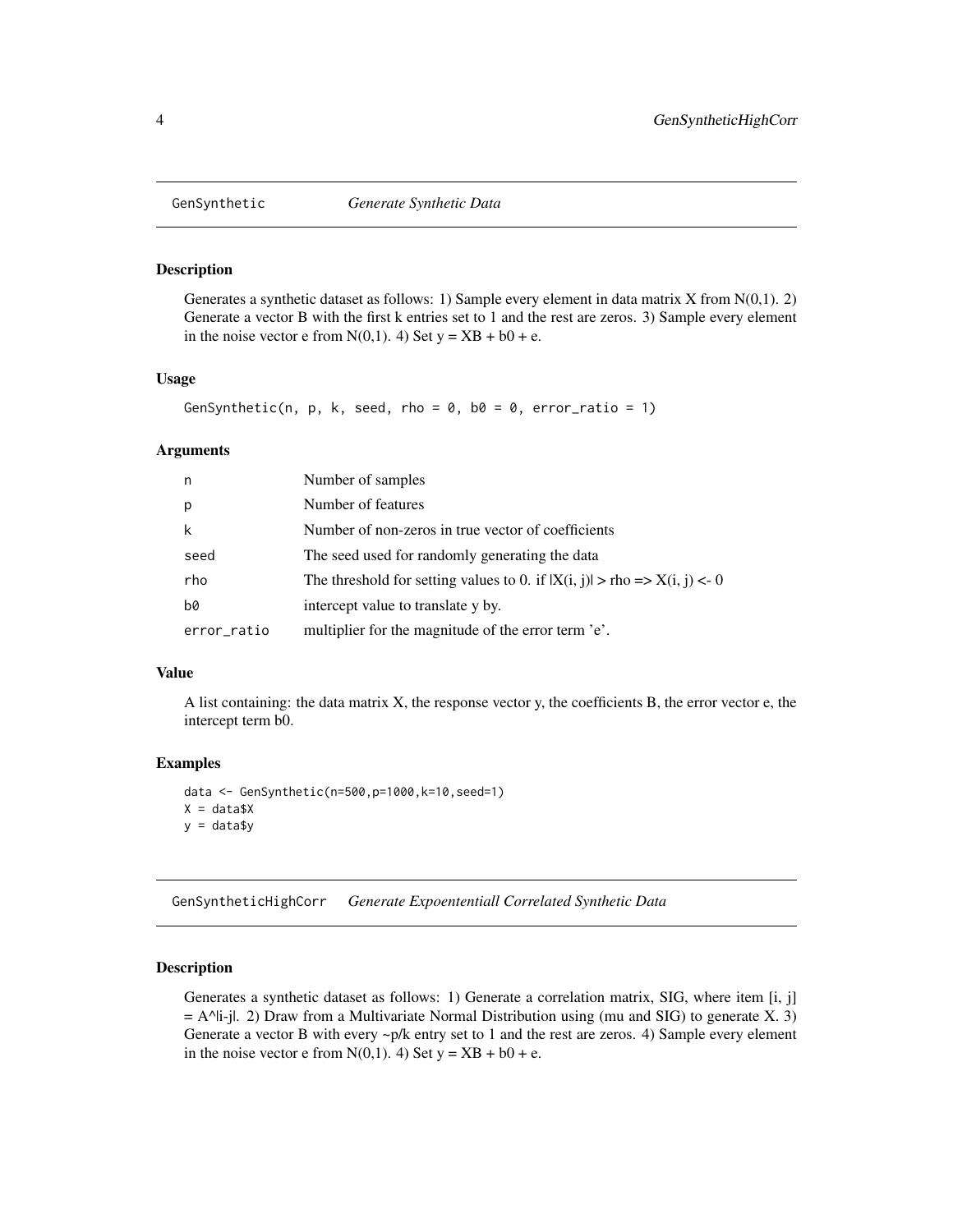# <span id="page-4-0"></span>L0Learn.cvfit 5

# Usage

```
GenSyntheticHighCorr(
  n,
 p,
 k,
  seed,
  rho = 0,
 b0 = 0,
 noise_ratio = 1,
 mu = 0,
 base_cor = 0.9)
```
# Arguments

| n           | Number of samples                                                                                  |
|-------------|----------------------------------------------------------------------------------------------------|
| p           | Number of features                                                                                 |
| k           | Number of non-zeros in true vector of coefficients                                                 |
| seed        | The seed used for randomly generating the data                                                     |
| rho         | The threshold for setting values to 0. if $ X(i, j)  > rho \Rightarrow X(i, j) < 0$                |
| b0          | intercept value to scale y by.                                                                     |
| noise_ratio | The multiplier of noise to apply when calculating e. $e[i]$ = noise_ratio*N(0, 1).                 |
| mu          | The mean for drawing from the Multivariate Normal Distribution. A scalar of<br>vector of length p. |
| base_cor    | The base correlation, A in $[i, j] = A^i[i-j]$ .                                                   |
|             |                                                                                                    |

# Value

A list containing: the data matrix X, the response vector y, the coefficients B, the error vector e, the intercept term b0.

# Examples

```
data <- GenSyntheticHighCorr(n=500,p=1000,k=10,seed=1)
X = data $Xy = data$y
```
<span id="page-4-1"></span>L0Learn.cvfit *Cross Validation*

# Description

Computes a regularization path and performs K-fold cross-validation.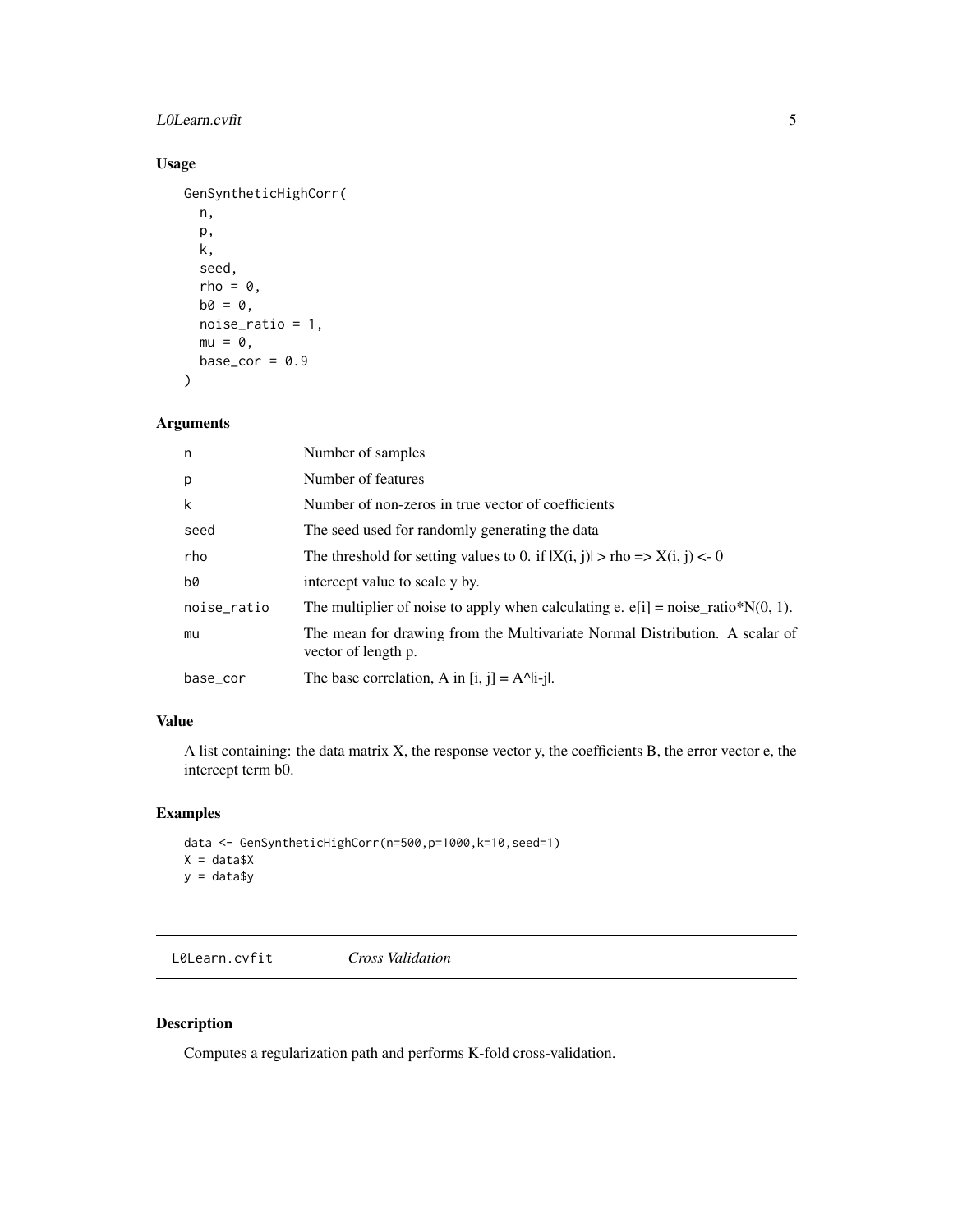# Usage

```
L0Learn.cvfit(
 x,
 y,
  loss = "SquaredError",
 penalty = "L0",algorithm = "CD",
 maxSuppSize = 100,
 nLambda = 100,
  nGamma = 10,
  gammaMax = 10,
 gammaMin = 1e-04,
 partialSort = TRUE,
 maxIters = 200,rtol = 1e-06,
 atol = 1e-09,
 activeSet = TRUE,
 activeSetNum = 3,
 maxSwaps = 100,
  scaleDownFactor = 0.8,
  screenSize = 1000,
  autoLambda = NULL,
  lambdaGrid = list(),
  nFolds = 10,
  seed = 1,
  excludeFirstK = 0,
  intercept = TRUE,
  lows = -Inf,highs = Inf
\mathcal{L}
```
# Arguments

| X           | The data matrix.                                                                                                                                                                                                                                                                                                                                 |
|-------------|--------------------------------------------------------------------------------------------------------------------------------------------------------------------------------------------------------------------------------------------------------------------------------------------------------------------------------------------------|
| У           | The response vector. For classification, we only support binary vectors.                                                                                                                                                                                                                                                                         |
| loss        | The loss function. Currently we support the choices "SquaredError" (for re-<br>gression), "Logistic" (for logistic regression), and "SquaredHinge" (for smooth<br>SVM).                                                                                                                                                                          |
| penalty     | The type of regularization. This can take either one of the following choices:<br>"L0", "L0L2", and "L0L1".                                                                                                                                                                                                                                      |
| algorithm   | The type of algorithm used to minimize the objective function. Currently "CD"<br>and "CDPSI" are are supported. "CD" is a variant of cyclic coordinate descent<br>and runs very fast. "CDPSI" performs local combinatorial search on top of<br>CD and typically achieves higher quality solutions (at the expense of increased<br>running time). |
| maxSuppSize | The maximum support size at which to terminate the regularization path. We<br>recommend setting this to a small fraction of min(n,p) (e.g. $0.05 * min(n,p)$ ) as                                                                                                                                                                                |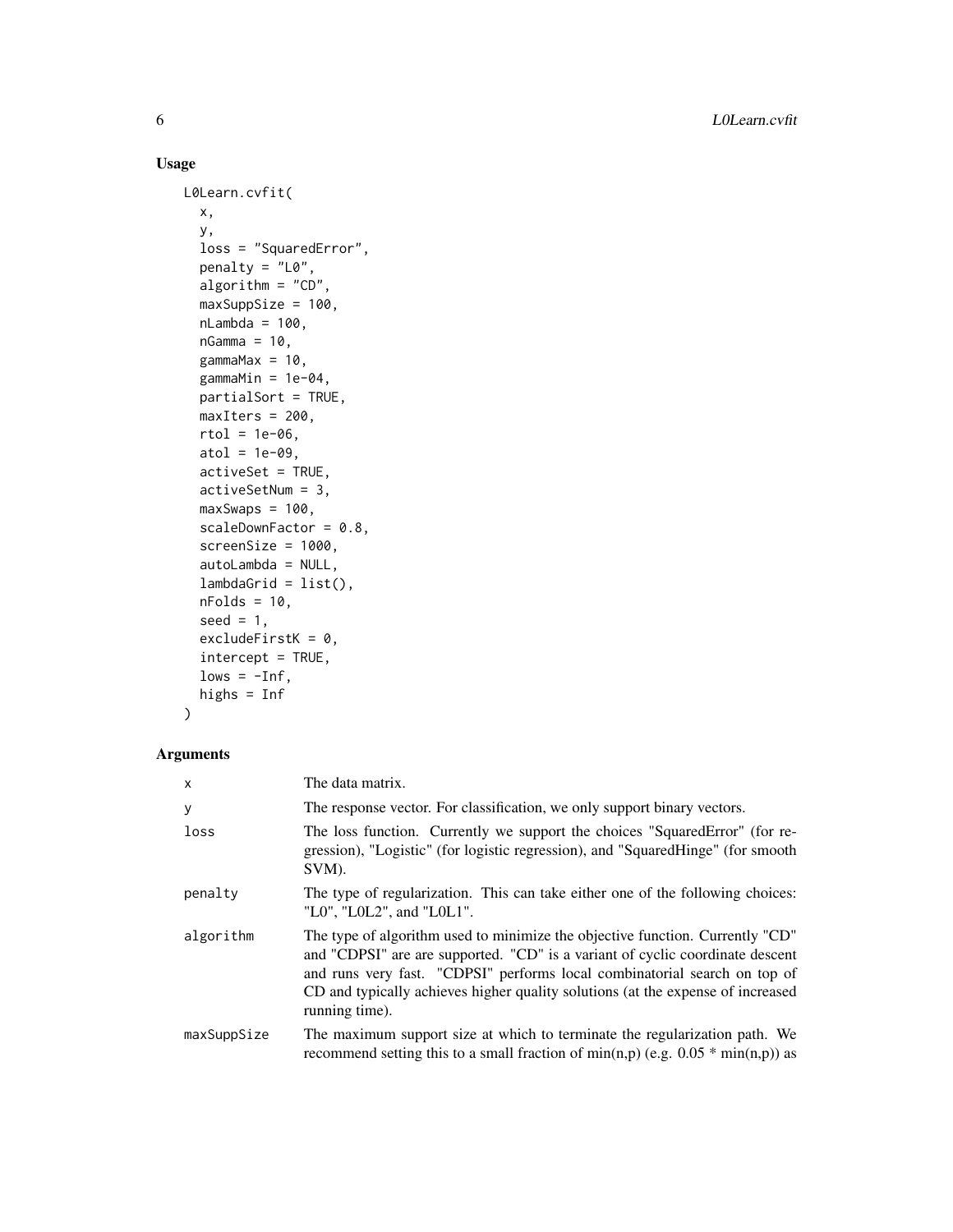|                 | L0 regularization typically selects a small portion of non-zeros.                                                                                                                                                                                                                                                                                                                                                 |
|-----------------|-------------------------------------------------------------------------------------------------------------------------------------------------------------------------------------------------------------------------------------------------------------------------------------------------------------------------------------------------------------------------------------------------------------------|
| nLambda         | The number of Lambda values to select (recall that Lambda is the regularization<br>parameter corresponding to the L0 norm). This value is ignored if 'lambdaGrid'<br>is supplied.                                                                                                                                                                                                                                 |
| nGamma          | The number of Gamma values to select (recall that Gamma is the regularization<br>parameter corresponding to L1 or L2, depending on the chosen penalty). This<br>value is ignored if 'lambdaGrid' is supplied and will be set to length(lambdaGrid)                                                                                                                                                                |
| gammaMax        | The maximum value of Gamma when using the L0L2 penalty. For the L0L1<br>penalty this is automatically selected.                                                                                                                                                                                                                                                                                                   |
| gammaMin        | The minimum value of Gamma when using the L0L2 penalty. For the L0L1<br>penalty, the minimum value of gamma in the grid is set to gammaMin * gam-<br>maMax. Note that this should be a strictly positive quantity.                                                                                                                                                                                                |
| partialSort     | If TRUE partial sorting will be used for sorting the coordinates to do greedy<br>cycling (see our paper for for details). Otherwise, full sorting is used.                                                                                                                                                                                                                                                        |
| maxIters        | The maximum number of iterations (full cycles) for CD per grid point.                                                                                                                                                                                                                                                                                                                                             |
| rtol            | The relative tolerance which decides when to terminate optimization (based on<br>the relative change in the objective between iterations).                                                                                                                                                                                                                                                                        |
| atol            | The absolute tolerance which decides when to terminate optimization (based on<br>the absolute L2 norm of the residuals).                                                                                                                                                                                                                                                                                          |
| activeSet       | If TRUE, performs active set updates.                                                                                                                                                                                                                                                                                                                                                                             |
| activeSetNum    | The number of consecutive times a support should appear before declaring sup-<br>port stabilization.                                                                                                                                                                                                                                                                                                              |
| maxSwaps        | The maximum number of swaps used by CDPSI for each grid point.                                                                                                                                                                                                                                                                                                                                                    |
| scaleDownFactor |                                                                                                                                                                                                                                                                                                                                                                                                                   |
|                 | This parameter decides how close the selected Lambda values are. The choice<br>should be strictly between 0 and 1 (i.e., 0 and 1 are not allowed). Larger val-<br>ues lead to closer lambdas and typically to smaller gaps between the support<br>sizes. For details, see our paper - Section 5 on Adaptive Selection of Tuning<br>Parameters).                                                                   |
| screenSize      | The number of coordinates to cycle over when performing initial correlation<br>screening.                                                                                                                                                                                                                                                                                                                         |
| autoLambda      | Ignored parameter. Kept for backwards compatibility.                                                                                                                                                                                                                                                                                                                                                              |
| lambdaGrid      | A grid of Lambda values to use in computing the regularization path. This is<br>by default an empty list and is ignored. When specified, LambdaGrid should<br>be a list of length 'nGamma', where the ith element (corresponding to the ith<br>gamma) should be a decreasing sequence of lambda values which are used by the<br>algorithm when fitting for the ith value of gamma (see the vignette for details). |
| nFolds          | The number of folds for cross-validation.                                                                                                                                                                                                                                                                                                                                                                         |
| seed            | The seed used in randomly shuffling the data for cross-validation.                                                                                                                                                                                                                                                                                                                                                |
| excludeFirstK   | This parameter takes non-negative integers. The first excludeFirstK features in<br>x will be excluded from variable selection, i.e., the first excludeFirstK variables<br>will not be included in the L0-norm penalty (they will still be included in the L1<br>or L2 norm penalties.).                                                                                                                           |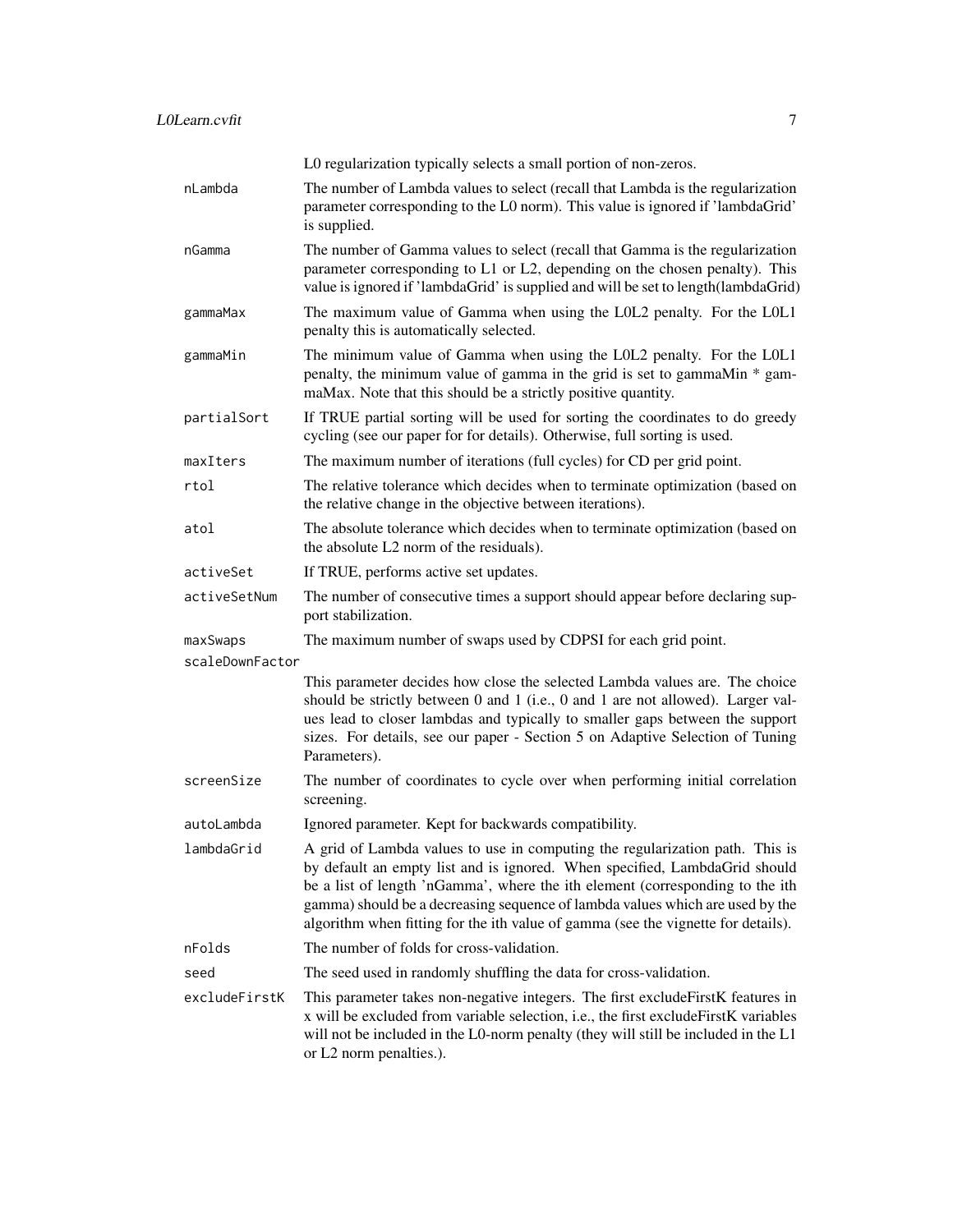<span id="page-7-0"></span>

| intercept | If FALSE, no intercept term is included in the model.                                                                                                                                                          |
|-----------|----------------------------------------------------------------------------------------------------------------------------------------------------------------------------------------------------------------|
| lows      | Lower bounds for coefficients. Either a scalar for all coefficients to have the<br>same bound or a vector of size p (number of columns of X) where $\text{low } s[i]$ is the<br>lower bound for coefficient i. |
| highs     | Upper bounds for coefficients. Either a scalar for all coefficients to have the<br>same bound or a vector of size $p$ (number of columns of X) where highs[i] is the<br>upper bound for coefficient i.         |

# Value

An S3 object of type "L0LearnCV" describing the regularization path. The object has the following members.

| cyMeans | This is a list, where the ith element is the sequence of cross-validation errors cor-<br>responding to the ith gamma value, i.e., the sequence cyMeans[[i]] corresponds<br>to fit\$gamma[i] |
|---------|---------------------------------------------------------------------------------------------------------------------------------------------------------------------------------------------|
| cySDs   | This a list, where the ith element is a sequence of standard deviations for the<br>cross-validation errors: cvSDs[[i]] corresponds to cvMeans[[i]].                                         |
| fit     | The fitted model with type "LOLearn", i.e., this is the same object returned by<br>L0Learn.fit.                                                                                             |

# Examples

```
# Generate synthetic data for this example
data <- GenSynthetic(n=500,p=1000,k=10,seed=1)
X = data $Xy = data$y
# Perform 5-fold cross-validation on an L0L2 regression model with 5 values of
# Gamma ranging from 0.0001 to 10
fit <- L0Learn.cvfit(X, y, nFolds=5, seed=1, penalty="L0L2", maxSuppSize=20, nGamma=5,
gammaMin=0.0001, gammaMax = 10)
print(fit)
# Plot the graph of cross-validation error versus lambda for gamma = 0.0001
plot(fit, gamma=0.0001)
# Extract the coefficients at lambda = 0.0361829 and gamma = 0.0001
coef(fit, lambda=0.0361829, gamma=0.0001)
# Apply the fitted model on X to predict the response
predict(fit, newx = X, lambda=0.0361829, gamma=0.0001)
```
<span id="page-7-1"></span>L0Learn.fit *Fit an L0-regularized model*

## Description

Computes the regularization path for the specified loss function and penalty function (which can be a combination of the L0, L1, and L2 norms).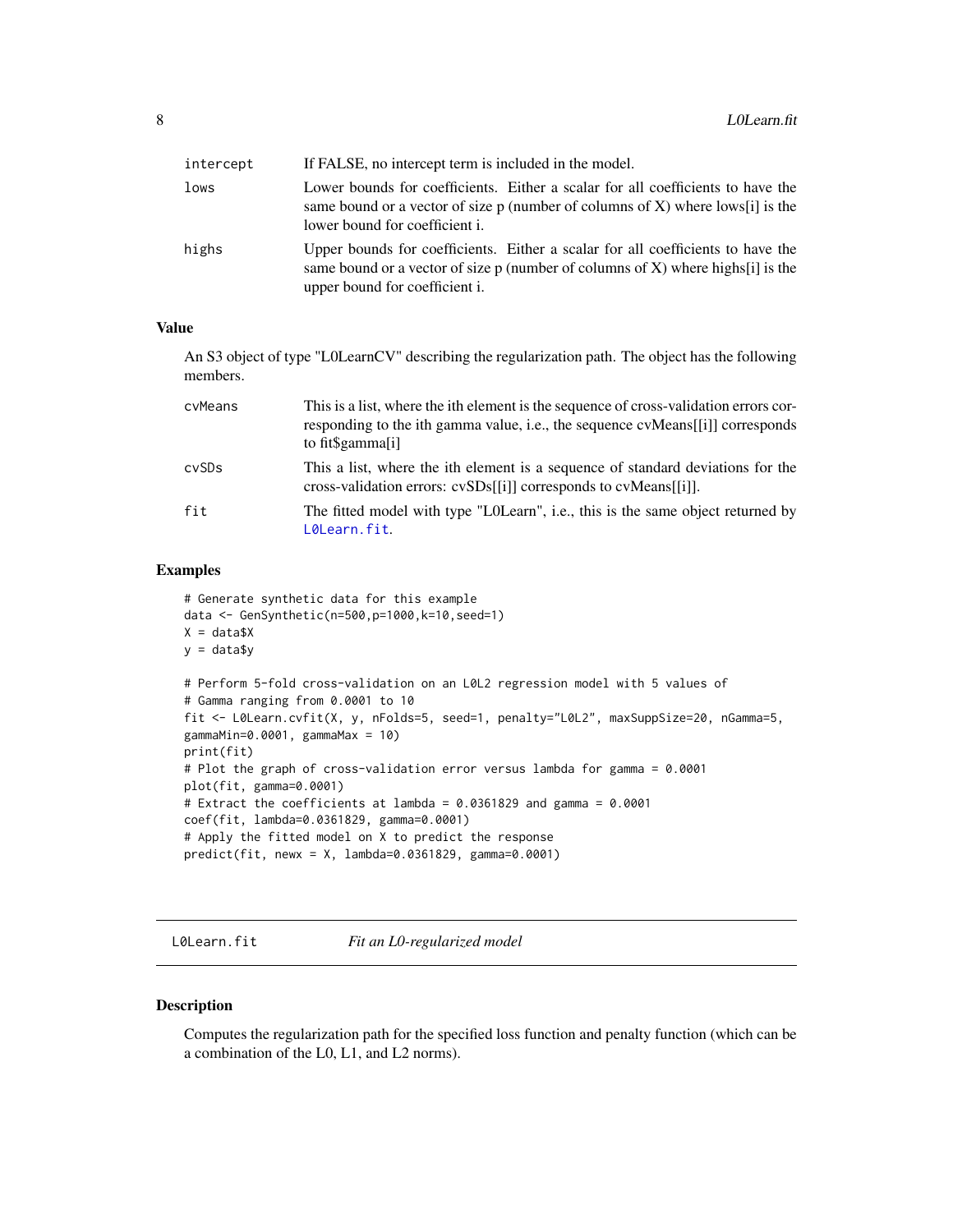## L0Learn.fit 9

# Usage

```
L0Learn.fit(
  x,
  y,
  loss = "SquaredError",
  penalty = "L0",algorithm = "CD",maxSuppSize = 100,
  nLambda = 100,
  nGamma = 10,
  gammaMax = 10,
  gammaMin = 1e-04,
  partialSort = TRUE,
  maxIters = 200,rtol = 1e-06,
  atol = 1e-09,
  activeSet = TRUE,
  activeSetNum = 3,
  maxSwaps = 100,
  scaleDownFactor = 0.8,
  screenSize = 1000,
  autoLambda = NULL,
  lambdaGrid = list(),
  excludeFirstK = 0,
  intercept = TRUE,
  lows = -Inf,highs = Inf
\mathcal{L}
```
# Arguments

| $\mathsf{x}$ | The data matrix.                                                                                                                                                                                                                                                                                                                                 |
|--------------|--------------------------------------------------------------------------------------------------------------------------------------------------------------------------------------------------------------------------------------------------------------------------------------------------------------------------------------------------|
| У            | The response vector. For classification, we only support binary vectors.                                                                                                                                                                                                                                                                         |
| loss         | The loss function. Currently we support the choices "SquaredError" (for re-<br>gression), "Logistic" (for logistic regression), and "SquaredHinge" (for smooth<br>SVM).                                                                                                                                                                          |
| penalty      | The type of regularization. This can take either one of the following choices:<br>"L0", "L0L2", and "L0L1".                                                                                                                                                                                                                                      |
| algorithm    | The type of algorithm used to minimize the objective function. Currently "CD"<br>and "CDPSI" are are supported. "CD" is a variant of cyclic coordinate descent<br>and runs very fast. "CDPSI" performs local combinatorial search on top of<br>CD and typically achieves higher quality solutions (at the expense of increased<br>running time). |
| maxSuppSize  | The maximum support size at which to terminate the regularization path. We<br>recommend setting this to a small fraction of min(n,p) (e.g. $0.05 * min(n,p)$ ) as<br>L0 regularization typically selects a small portion of non-zeros.                                                                                                           |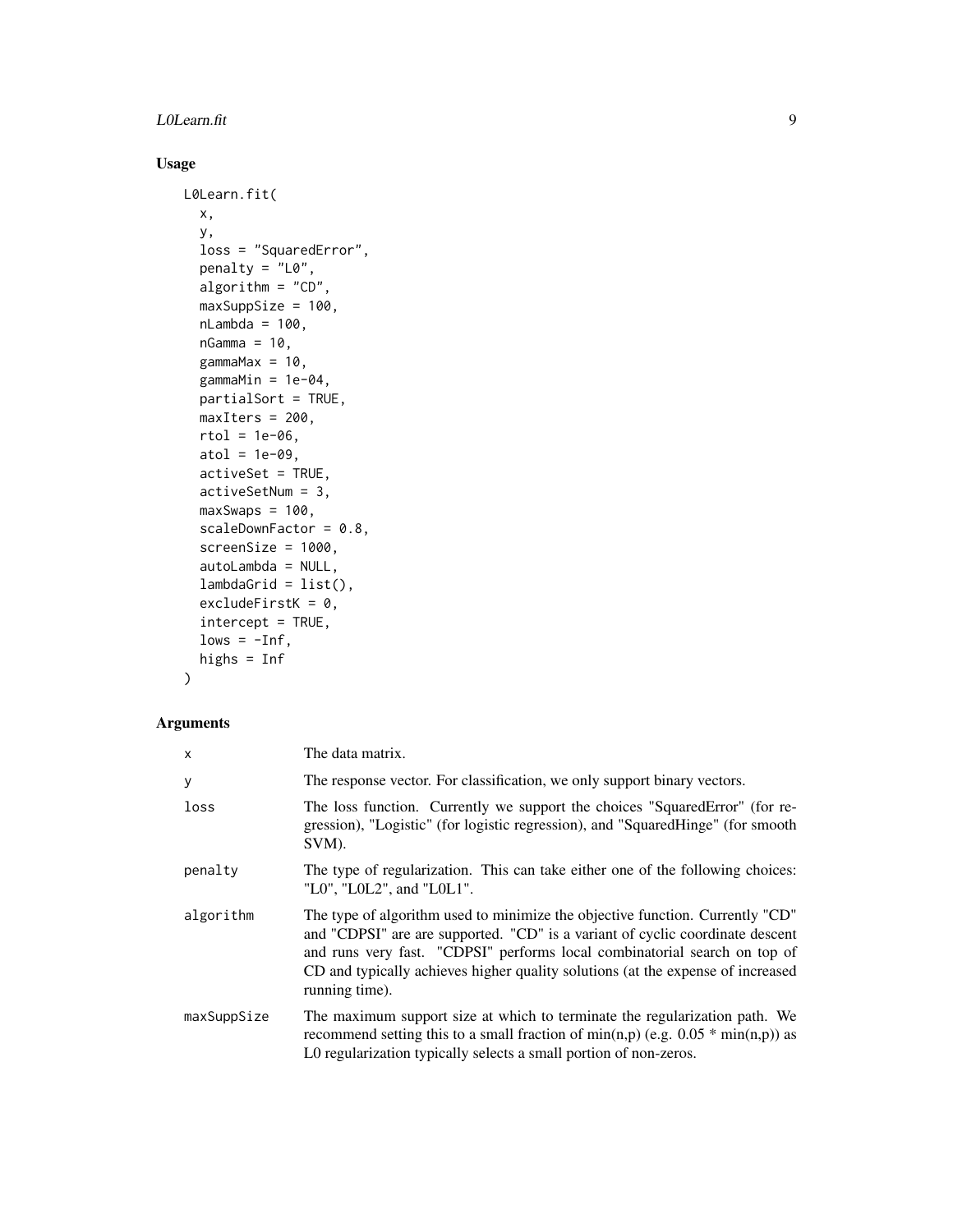| nLambda         | The number of Lambda values to select (recall that Lambda is the regularization<br>parameter corresponding to the L0 norm). This value is ignored if 'lambdaGrid'<br>is supplied.                                                                                                                                                                                                                                 |
|-----------------|-------------------------------------------------------------------------------------------------------------------------------------------------------------------------------------------------------------------------------------------------------------------------------------------------------------------------------------------------------------------------------------------------------------------|
| nGamma          | The number of Gamma values to select (recall that Gamma is the regularization<br>parameter corresponding to L1 or L2, depending on the chosen penalty). This<br>value is ignored if 'lambdaGrid' is supplied and will be set to length(lambdaGrid)                                                                                                                                                                |
| gammaMax        | The maximum value of Gamma when using the L0L2 penalty. For the L0L1<br>penalty this is automatically selected.                                                                                                                                                                                                                                                                                                   |
| gammaMin        | The minimum value of Gamma when using the L0L2 penalty. For the L0L1<br>penalty, the minimum value of gamma in the grid is set to gammaMin * gam-<br>maMax. Note that this should be a strictly positive quantity.                                                                                                                                                                                                |
| partialSort     | If TRUE partial sorting will be used for sorting the coordinates to do greedy<br>cycling (see our paper for for details). Otherwise, full sorting is used.                                                                                                                                                                                                                                                        |
| maxIters        | The maximum number of iterations (full cycles) for CD per grid point.                                                                                                                                                                                                                                                                                                                                             |
| rtol            | The relative tolerance which decides when to terminate optimization (based on<br>the relative change in the objective between iterations).                                                                                                                                                                                                                                                                        |
| atol            | The absolute tolerance which decides when to terminate optimization (based on<br>the absolute L2 norm of the residuals).                                                                                                                                                                                                                                                                                          |
| activeSet       | If TRUE, performs active set updates.                                                                                                                                                                                                                                                                                                                                                                             |
| activeSetNum    | The number of consecutive times a support should appear before declaring sup-<br>port stabilization.                                                                                                                                                                                                                                                                                                              |
| maxSwaps        | The maximum number of swaps used by CDPSI for each grid point.                                                                                                                                                                                                                                                                                                                                                    |
| scaleDownFactor |                                                                                                                                                                                                                                                                                                                                                                                                                   |
|                 | This parameter decides how close the selected Lambda values are. The choice<br>should be strictly between 0 and 1 (i.e., 0 and 1 are not allowed). Larger val-<br>ues lead to closer lambdas and typically to smaller gaps between the support<br>sizes. For details, see our paper - Section 5 on Adaptive Selection of Tuning<br>Parameters).                                                                   |
| screenSize      | The number of coordinates to cycle over when performing initial correlation<br>screening.                                                                                                                                                                                                                                                                                                                         |
| autoLambda      | Ignored parameter. Kept for backwards compatibility.                                                                                                                                                                                                                                                                                                                                                              |
| lambdaGrid      | A grid of Lambda values to use in computing the regularization path. This is<br>by default an empty list and is ignored. When specified, LambdaGrid should<br>be a list of length 'nGamma', where the ith element (corresponding to the ith<br>gamma) should be a decreasing sequence of lambda values which are used by the<br>algorithm when fitting for the ith value of gamma (see the vignette for details). |
| excludeFirstK   | This parameter takes non-negative integers. The first excludeFirstK features in<br>x will be excluded from variable selection, i.e., the first excludeFirstK variables<br>will not be included in the L0-norm penalty (they will still be included in the L1<br>or L2 norm penalties.).                                                                                                                           |
| intercept       | If FALSE, no intercept term is included in the model.                                                                                                                                                                                                                                                                                                                                                             |
| lows            | Lower bounds for coefficients. Either a scalar for all coefficients to have the<br>same bound or a vector of size $p$ (number of columns of X) where lows[i] is the<br>lower bound for coefficient i.                                                                                                                                                                                                             |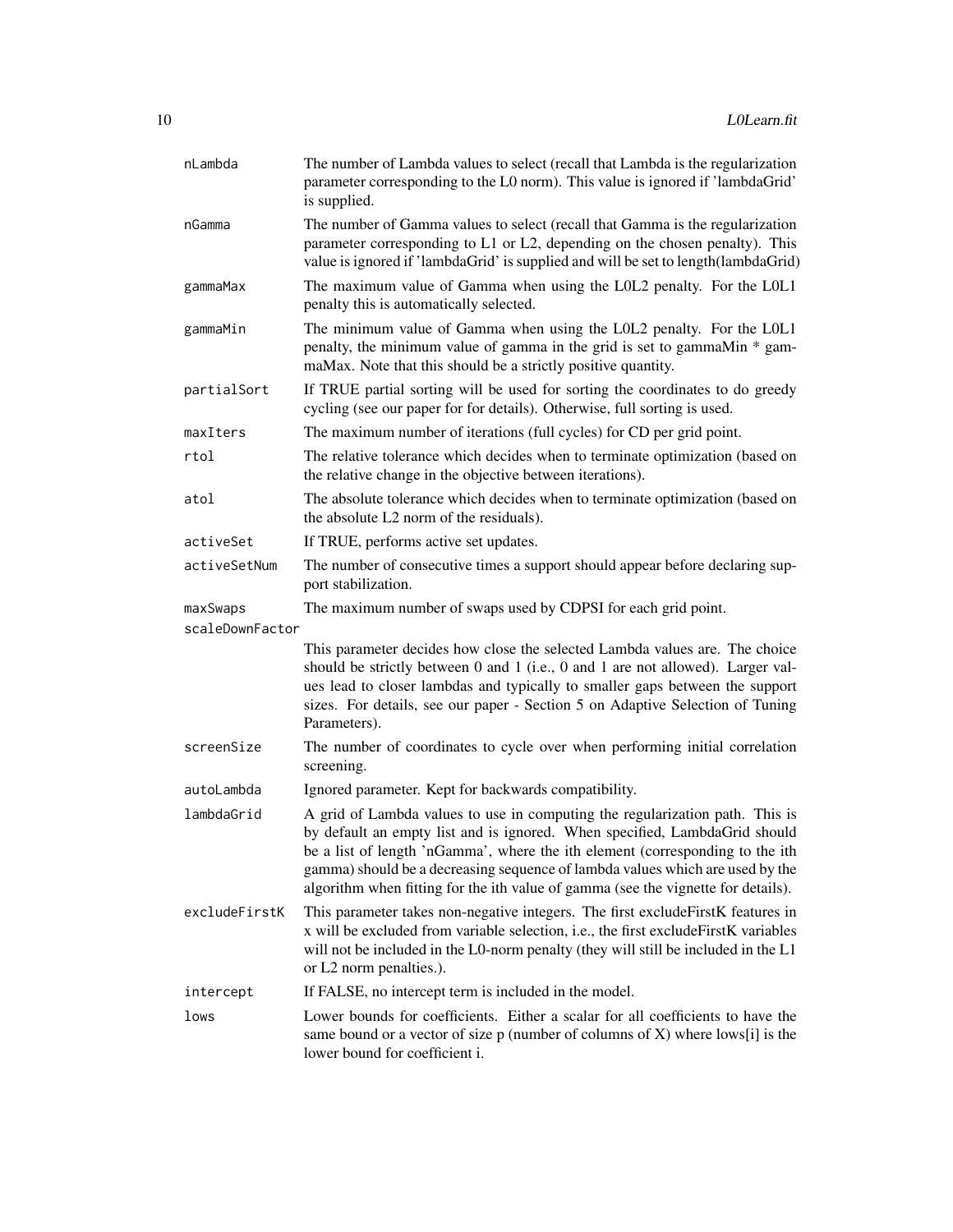## LOLearn.fit 11

highs Upper bounds for coefficients. Either a scalar for all coefficients to have the same bound or a vector of size  $p$  (number of columns of X) where highs[i] is the upper bound for coefficient i.

# Value

An S3 object of type "L0Learn" describing the regularization path. The object has the following members.

| a0        | ao is a list of intercept sequences. The ith element of the list (i.e., $a0\vert i \vert$ ) is the<br>sequence of intercepts corresponding to the ith gamma value (i.e., gamma[i]).                                                                                                                            |
|-----------|----------------------------------------------------------------------------------------------------------------------------------------------------------------------------------------------------------------------------------------------------------------------------------------------------------------|
| beta      | This is a list of coefficient matrices. The ith element of the list is a p x length (lambda)<br>matrix which corresponds to the ith gamma value. The jth column in each coef-<br>ficient matrix is the vector of coefficients for the jth lambda value.                                                        |
| lambda    | This is the list of lambda sequences used in fitting the model. The ith element<br>of lambda (i.e., lambda[[i]]) is the sequence of Lambda values corresponding to<br>the ith gamma value.                                                                                                                     |
| gamma     | This is the sequence of gamma values used in fitting the model.                                                                                                                                                                                                                                                |
| suppSize  | This is a list of support size sequences. The ith element of the list is a sequence<br>of support sizes (i.e., number of non-zero coefficients) corresponding to the ith<br>gamma value.                                                                                                                       |
| converged | This is a list of sequences for checking whether the algorithm has converged at<br>every grid point. The ith element of the list is a sequence corresponding to the<br>ith value of gamma, where the jth element in each sequence indicates whether<br>the algorithm has converged at the jth value of lambda. |

# Examples

```
# Generate synthetic data for this example
data <- GenSynthetic(n=500,p=1000,k=10,seed=1)
X = data $Xy = data
```

```
# Fit an L0 regression model with a maximum of 50 non-zeros using coordinate descent (CD)
fit1 <- L0Learn.fit(X, y, penalty="L0", maxSuppSize=50)
print(fit1)
# Extract the coefficients at lambda = 0.0325142
coef(fit1, lambda=0.0325142)
# Apply the fitted model on X to predict the response
predict(fit1, newx = X, lambda=0.0325142)# Fit an L0 regression model with a maximum of 50 non-zeros using CD and local search
fit2 <- L0Learn.fit(X, y, penalty="L0", algorithm="CDPSI", maxSuppSize=50)
print(fit2)
```

```
# Fit an L0L2 regression model with 10 values of Gamma ranging from 0.0001 to 10, using CD
fit3 <- L0Learn.fit(X, y, penalty="L0L2", maxSuppSize=50, nGamma=10, gammaMin=0.0001, gammaMax = 10)
print(fit3)
# Extract the coefficients at lambda = 0.0361829 and gamma = 0.0001
coef(fit3, lambda=0.0361829, gamma=0.0001)
```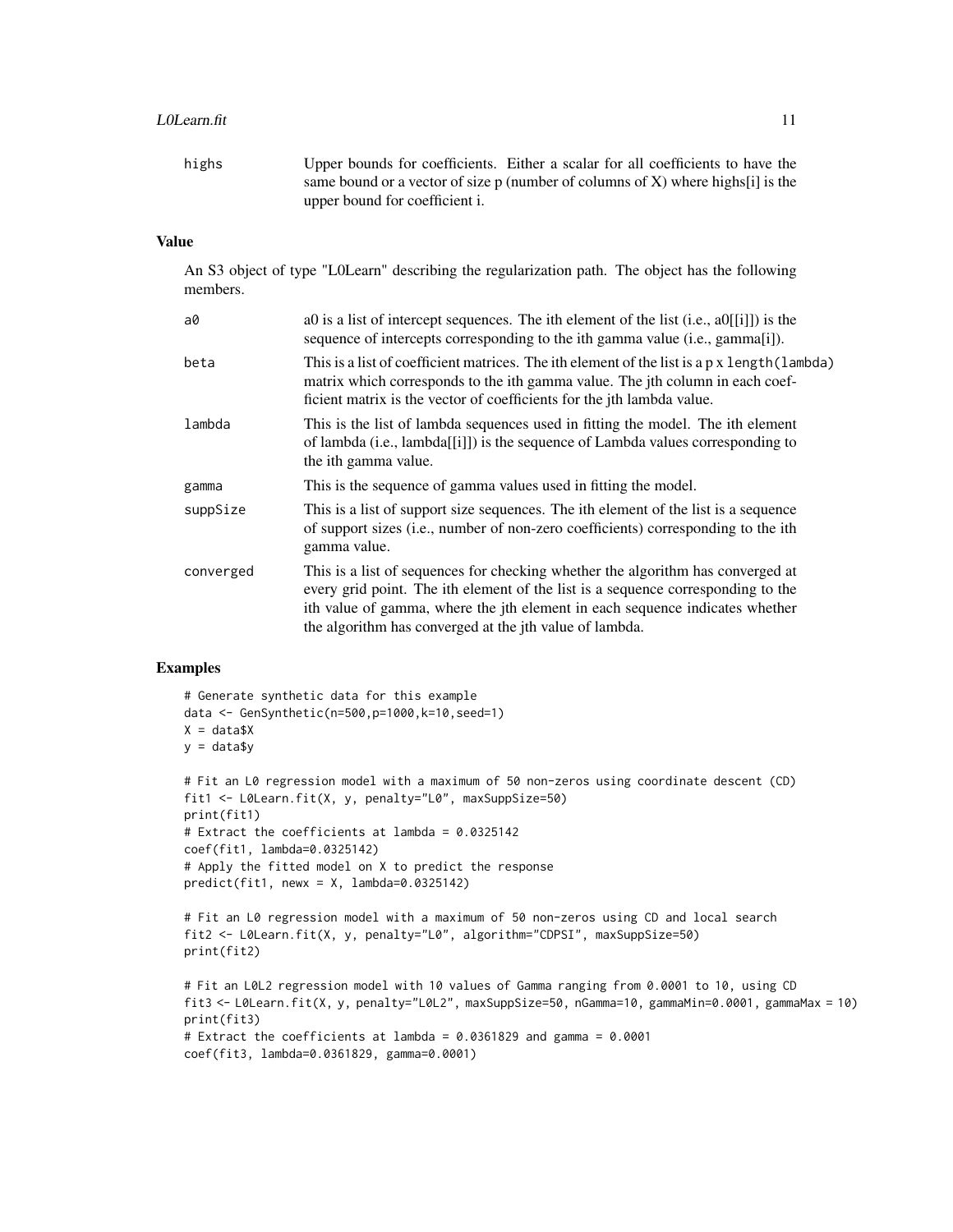```
# Apply the fitted model on X to predict the response
predict(fit3, newx = X, lambda=0.0361829, gamma=0.0001)
# Fit an L0 logistic regression model
# First, convert the response to binary
y = sign(y)fit4 <- L0Learn.fit(X, y, loss="Logistic", maxSuppSize=20)
print(fit4)
```
# <span id="page-11-1"></span>plot.L0Learn *Plot Regularization Path*

# Description

Plots the regularization path for a given gamma.

# Usage

```
## S3 method for class 'L0Learn'
plot(x, gamma = 0, showLines = FALSE, ...)
```
# Arguments

| X         | The output of LOLearn.fit                                       |
|-----------|-----------------------------------------------------------------|
| gamma     | The value of gamma at which to plot.                            |
| showLines | If TRUE, the lines connecting the points in the plot are shown. |
|           | ignore                                                          |

# Examples

# Generate synthetic data for this example data <- GenSynthetic(n=500,p=1000,k=10,seed=1)  $X = data $X$  $y = data$ \$y # Fit an L0 Model with a maximum of 50 non-zeros fit <- L0Learn.fit(X, y, penalty="L0", maxSuppSize=50) plot(fit, gamma=0)

<span id="page-11-0"></span>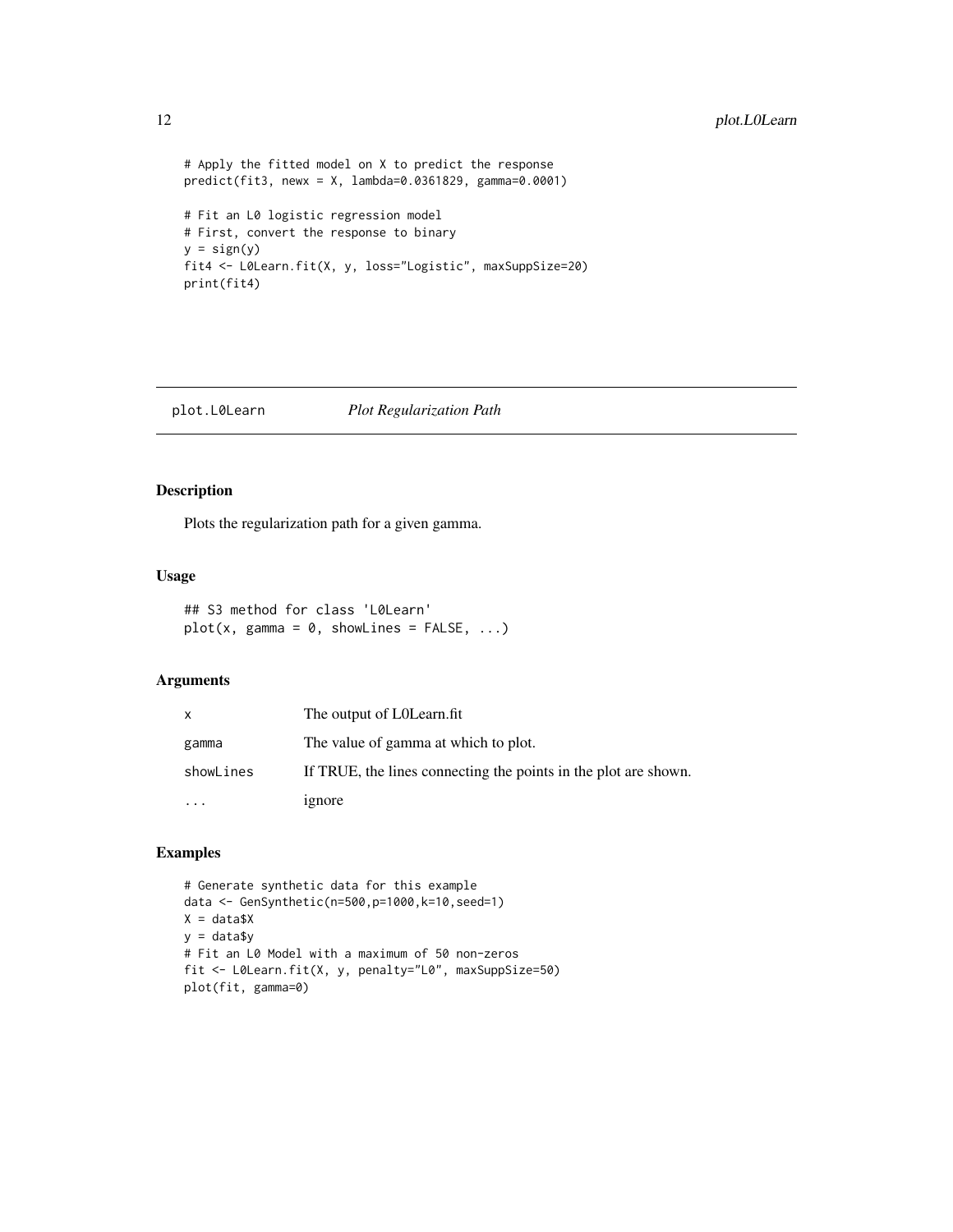<span id="page-12-0"></span>

# Description

Plots cross-validation errors for a given gamma.

#### Usage

```
## S3 method for class 'L0LearnCV'
plot(x, gamma = 0, ...)
```
# Arguments

| $\mathsf{x}$ | The output of LOLearn.cvfit          |
|--------------|--------------------------------------|
| gamma        | The value of gamma at which to plot. |
| .            | ignore                               |

# Examples

```
# Generate synthetic data for this example
data <- GenSynthetic(n=500,p=1000,k=10,seed=1)
X = data $Xy = data$y
# Perform 5-fold cross-validation on an L0L2 Model with 5 values of
# Gamma ranging from 0.0001 to 10
fit <- L0Learn.cvfit(X, y, nFolds=5, seed=1, penalty="L0L2",
maxSuppSize=20, nGamma=5, gammaMin=0.0001, gammaMax = 10)
# Plot the graph of cross-validation error versus lambda for gamma = 0.0001
plot(fit, gamma=0.0001)
```
<span id="page-12-1"></span>predict.L0Learn *Predict Response*

# Description

Predicts the response for a given sample.

# Usage

```
## S3 method for class 'L0Learn'
predict(object, newx, lambda = NULL, gamma = NULL, ...)## S3 method for class 'L0LearnCV'
predict(object, newx, lambda = NULL, gamma = NULL, ...)
```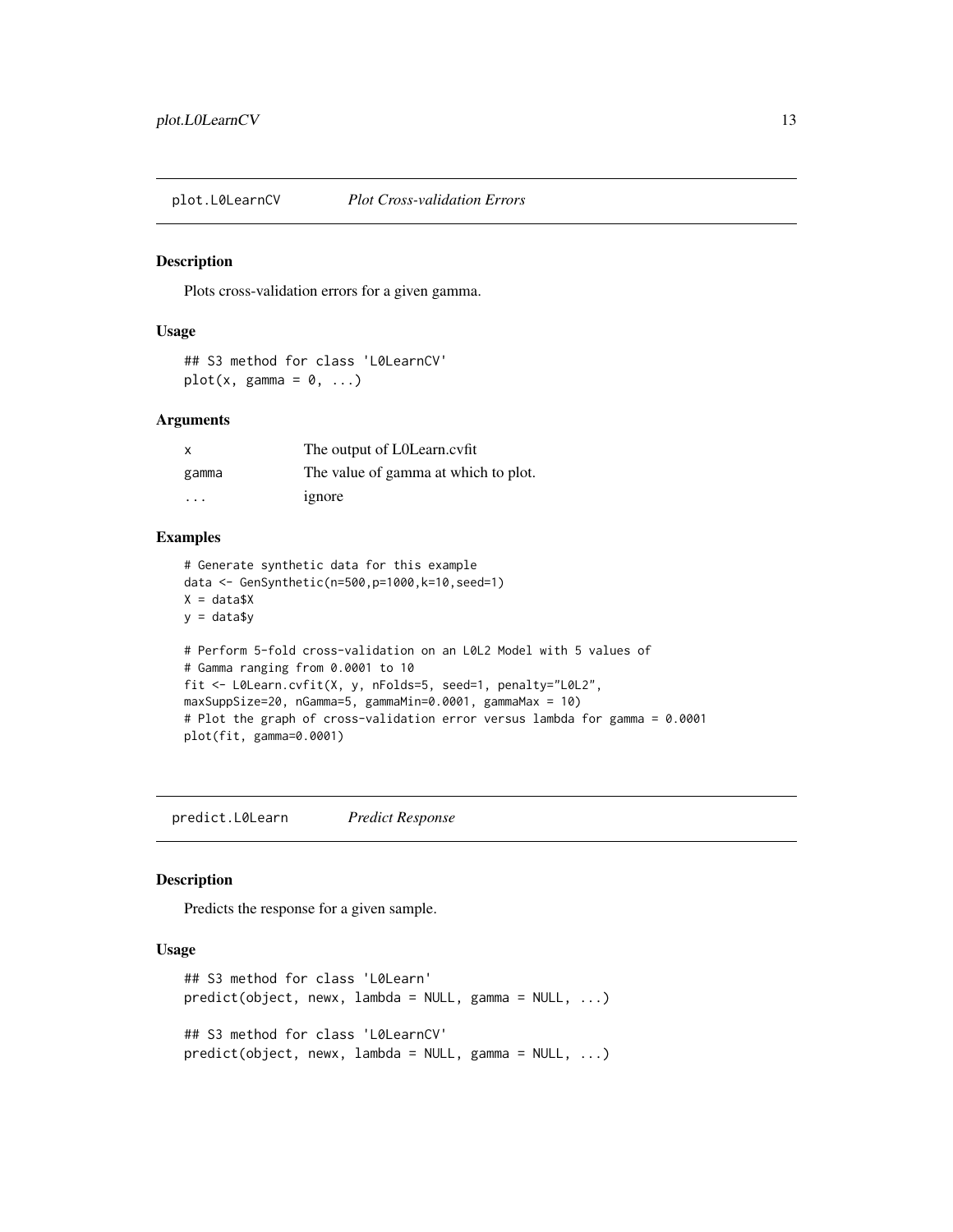#### <span id="page-13-0"></span>**Arguments**

| object   | The output of LOLearn fit or LOLearn cvfit.                                                                                          |
|----------|--------------------------------------------------------------------------------------------------------------------------------------|
| newx     | A matrix on which predictions are made. The matrix should have p columns.                                                            |
| lambda   | The value of lambda to use for prediction. A summary of the lambdas in the<br>regularization path can be obtained using print (fit). |
| gamma    | The value of gamma to use for prediction. A summary of the gammas in the<br>regularization path can be obtained using print (fit).   |
| $\ddots$ | 1gnore                                                                                                                               |

# Details

If both lambda and gamma are not supplied, then a matrix of predictions for all the solutions in the regularization path is returned. If lambda is supplied but gamma is not, the smallest value of gamma is used. In case of of logistic regression, probability values are returned.

# Examples

```
# Generate synthetic data for this example
data <- GenSynthetic(n=500,p=1000,k=10,seed=1)
X = data $Xy = data$y
```

```
# Fit an L0L2 Model with 10 values of Gamma ranging from 0.0001 to 10, using coordinate descent
fit <- L0Learn.fit(X,y, penalty="L0L2", maxSuppSize=50, nGamma=10, gammaMin=0.0001, gammaMax = 10)
print(fit)
# Apply the fitted model with lambda=0.0361829 and gamma=0.0001 on X to predict the response
predict(fit, newx = X, lambda=0.0361829, gamma=0.0001)
# Apply the fitted model on X to predict the response for all the solutions in the path
predict(fit, newx = X)
```
<span id="page-13-1"></span>print.L0Learn *Print L0Learn.fit object*

#### Description

Prints a summary of L0Learn.fit

# Usage

```
## S3 method for class 'L0Learn'
print(x, \ldots)## S3 method for class 'L0LearnCV'
print(x, \ldots)
```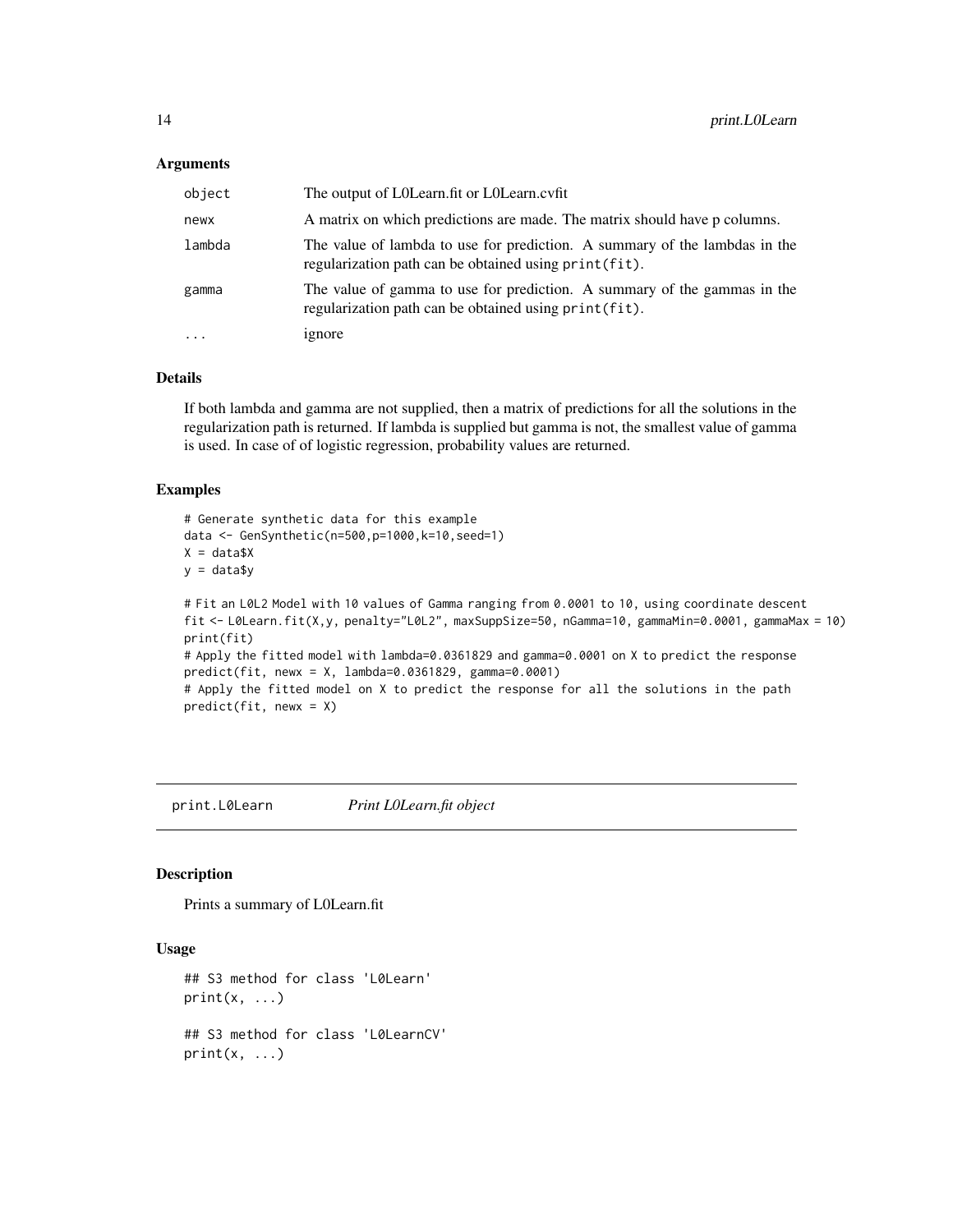# print.L0Learn 15

# Arguments

|                         | The output of LOLearn fit or LOLearn cyfit |
|-------------------------|--------------------------------------------|
| $\cdot$ $\cdot$ $\cdot$ | ignore                                     |